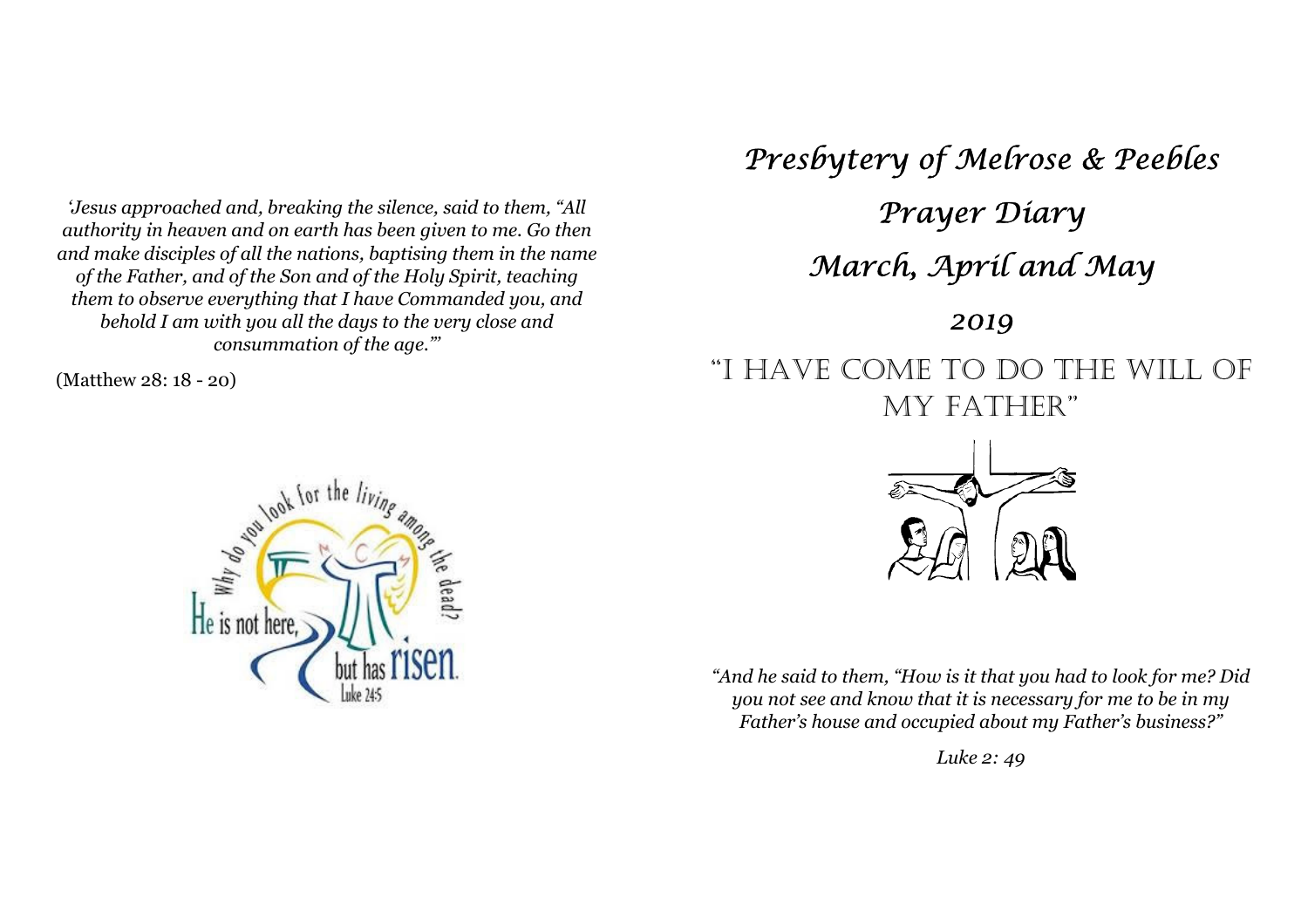JESUS went about doing good, in great love;

Healing all manner of diseases

Raising the dead,

Teaching in the synagogues,

And on the hillsides

And in the temple,

Providing and sharing meals

Teaching the twelve disciples as he lived out on

Earth his Word, preparing them for

Apostleship.

Pray for wisdom and guidance and openness to see a way forward in enabling children and young people to come to Christ and to discover His great love for them and His call.

Pray for those whose lives are in turmoil because of the loss of a loved one.

Pray for each of the ministers in Charges, for strength, wisdom, love and guidance in all their multitude of tasks.

Pray for those known to you who need God's healing touch.

Pray for those within the Borders who are facing prison at this time and what it will mean for them and for their families.

Pray that God in his grace, mercy and love will send a fresh wave of the Holy Spirit into this area according to God's will and purpose

Pray that God will enable us where there are problems to see opportunities

Pray for God's guidance and provision for those living in poverty and struggling to pay bills and who need to use Food Banks in the Borders.

Pray for those who are troubled and afraid and for those who live with fear, that they may be enabled to look up and to discover God's Light and Presence

Pray that God will teach us about the resources which are ours and show us how best to use them.

Give thanks to God for answers to our prayers.

\*\*\*\*\*\*\*\*\*\*\*\*\*\*\*\*\*\*\*\*\*\*\*\*\*\*\*\*\*\*\*\*\*\*\*\*\*\*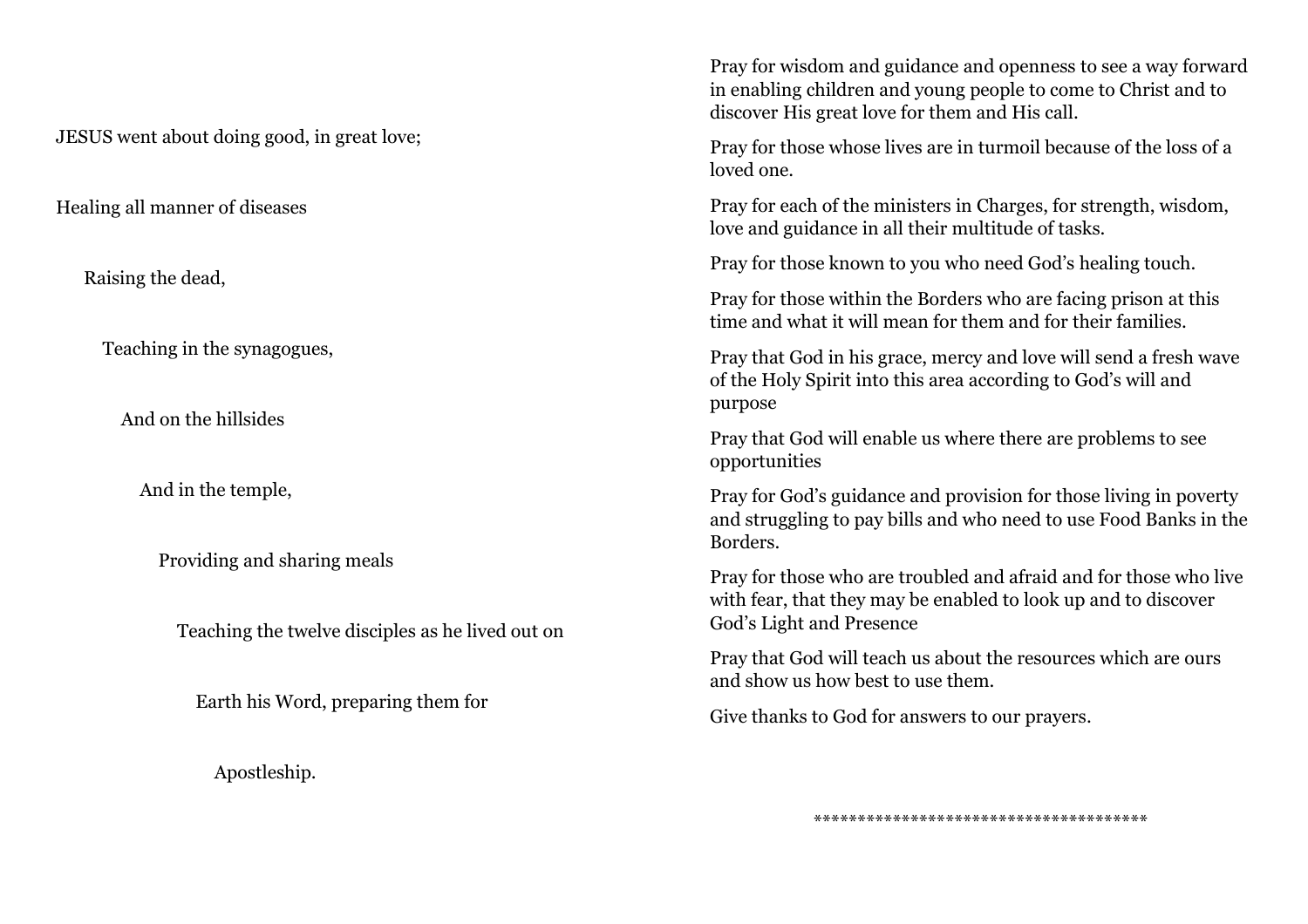### MARCH

*"Jesus said… When you pray, say, 'Our Father who art in heaven… Thy will be done on earth as it is in heaven…'"* 

*(Luke 11:2)* 

# PRESBYTERY IN GENERAL

Give thanks to God for the freshness and wonder of the Holy Spirit.

Pray for God's enabling in our Christian walk and for a willingness to embrace change.

Pray that we may look to God for his way forward and be guided by God towards the revised Presbytery Plan.

Give thanks to God for dedicated people who take on the work of Presbytery, using their God-given gifts.

The Moderator

The Presbytery Clerk

The Treasurer

The Conveners and members of committees.

Pray for our Locums and our Worship Leaders.

Pray for wisdom, guidance and strength for each one of the above.

Give thanks to God for the opportunities each day brings to be witnesses in love.

"And JESUS increased in wisdom, and in stature and in favour with GOD and man." *(Luke 2: 52.)*

Prayer Requests from the Charges.

**Earlston:** Rev. Julie Rennick

Please pray about the discussions with the other Leaderdale churches concerning the Presbytery Plan.

### **Caddonfoot l/w Galashiels, Trinity:**

Rev. Elspeth Harley

Please pray for the discussions between Galashiels Trinity the other churches in Galashiels: Old Parish and St. Paul's l/w St. Johns, and also with Stow and Heriot.

### **Ettrick and Yarrow:**

Interim Moderator: Rev. Elspeth Harley

Please pray for the congregations, and especially for the Pastoral Groups as they continue to care for the members of the congregations and the community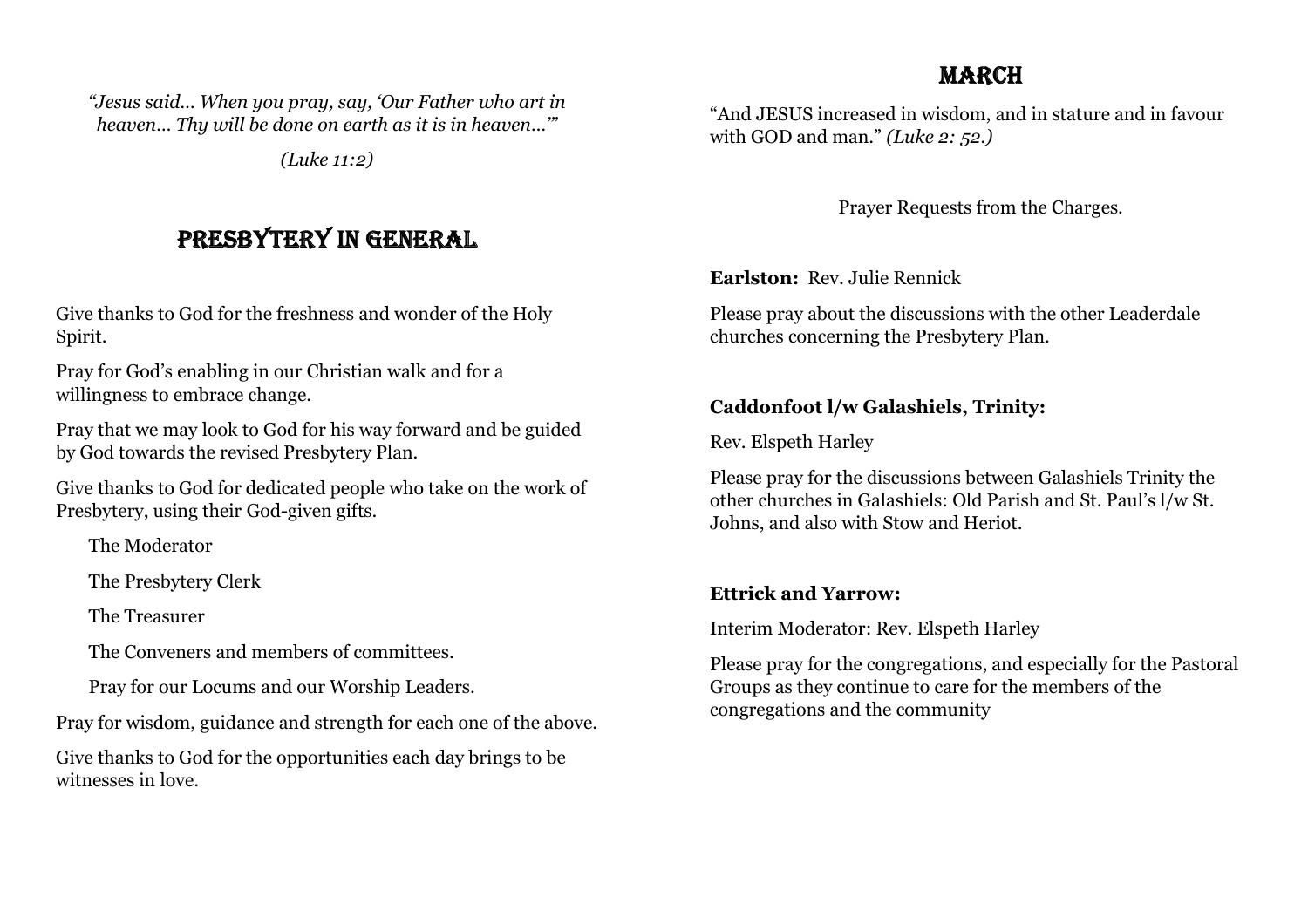### **Innerleithen, Traquair and Walkerburn:**

Interim Moderator: Rev. Dr. Miller Milloy

Please pray for our Vacancy Process Group, as they explore various options for future ministry models in the lower Tweeddale part of Presbytery.

Please pray that the forthcoming season of Lent might truly be a time when we can review our commitment to Jesus as we prepare to celebrate his Passion.

Please pray for the Action For Happiness Course, currently underway, that all who attend might find benefit from the insights gained and the friendships experienced.

### **Channelkirk and Lauder:**

Interim Moderator: Rev. Sheila Moir

As we enter this time of Lent, please pray for the Office Bearers and the Worship Leaders as they continue God's work in the parishes. Pray for the Kirk Session as they seek ways to be the Church in the parish, reaching out to all.

Please pray also for their minister Rae, that she may know the peace and love of Christ and be blessed with health and strength at this time.



Please pray for the Chaplaincy work in the Borders, that it may be sensitive, spiritual in all the appropriate ways and compassionate.

#### **Scottish Borders Council:** Joanna Smith

Please continue to pray for Joanna in her chaplaincy work with the Council that God will continue to bless her and guide her.

*'Jesus said to her "Do not cling to me for I have not yet ascended to the Father, but go to my brethren and tell them, I am ascending to my Father and your Father, to my God and your God." (John 20: 17)* 

**Street Pastors:** Leader in The Borders, Duncan Cameron;

Please give thanks for the return of Street Pastors who were unavailable for a time due to illness in the family.

Give thanks for peace in the streets and quiet nights.

Give thanks for training opportunities both locally and in Edinburgh and for good working relationships with the Police and the local Authorities.

Please pray for people to take up the training opportunities, both locally and in Edinburgh, as they are a vital part of becoming a Street Pastor.

Pray for the planning of the up coming events in the Borders, the Rugby Sevens and the Common Riding.

Pray for additional Street Patrols in Hawick, and consequently the need for more Street Pastors and Prayer pastors.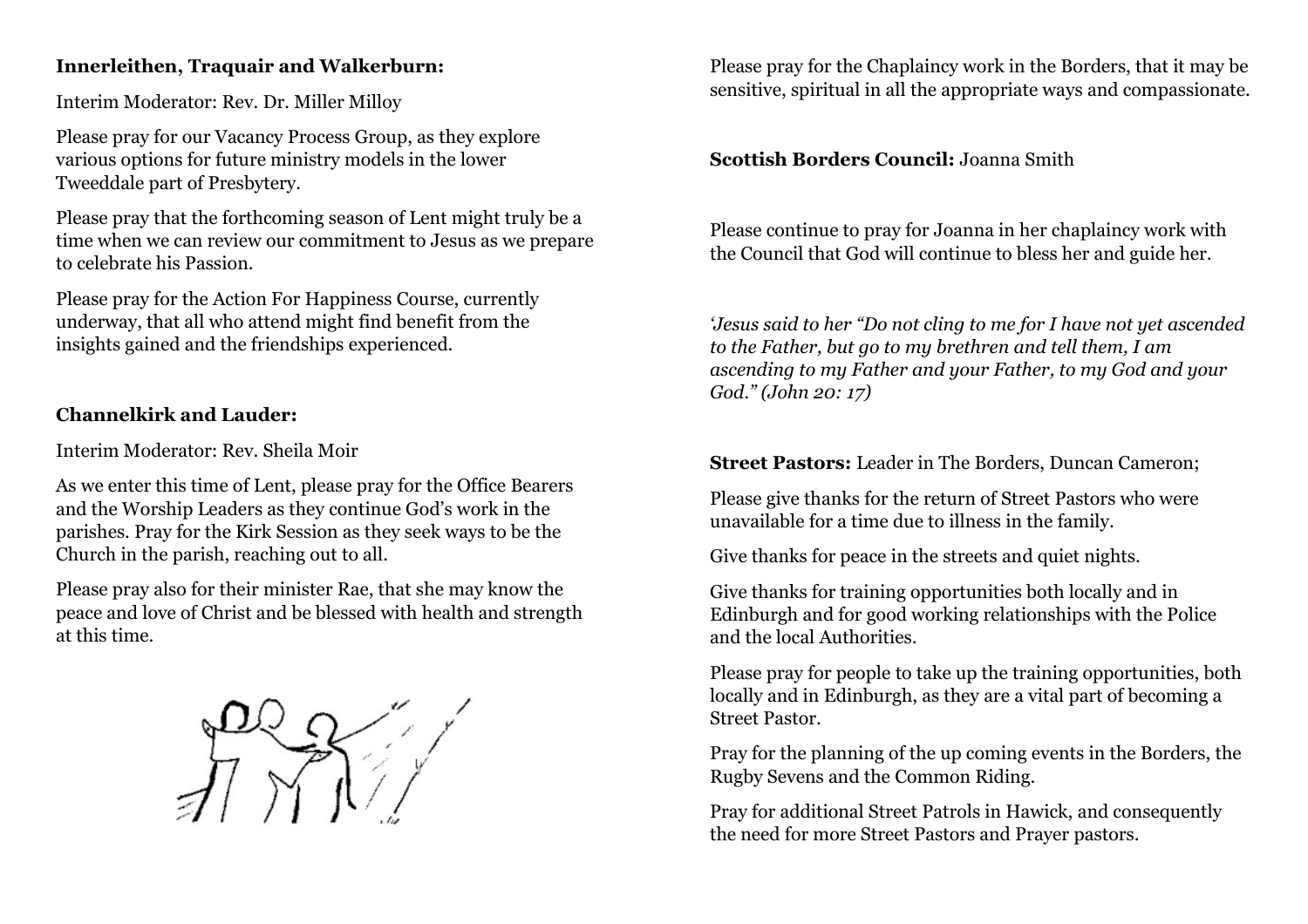### **Ashkirk l/w Selkirk:** Rev. Margaret Steele

Please pray for God's guidance, wisdom and Blessing in our ongoing discussions concerning the "Church in the Twenty-first Century."

### **Lyne and Manor l/w Peebles St. Andrews Leckie:**

Rev. Malcolm Jefferson

Please pray for our growing work among teenagers, including, helping to connect young people who attend our Friday night 'Drop In Youth Club', with other events where they can encounter Jesus.

Please pray for more leaders for our ministry to children and young people.

*"He said, "It is finished!" and he bowed his head and gave up his spirit" (John 19: 30)* 

### **Chaplaincies:**

### **Borders General Hospital Chaplain:** Rev. Michael Scouler

Please give thanks to God for the three new part time Chaplaincies.

- Jo Stewart: Appointed to Hay Lodge, Peebles.
- Rita Docherty Appointed to The Knoll, Duns.
- Rev. Sandy Young. Appointed to Kelso.

## APRIL

*"I always do those things that please MY FATHER." (John 8: 29)* 

### **Maxton and Mertoun l/w Newtown, l/w St. Boswells:**

### Rev. Sheila Moir

Give thanks for the Worship Teams in the Charge, which, though small in number, lead worship on a weekly basis in one of our three church services.

Please pray for and give thanks for our attached Reader, Fran Selkirk, in all her pastoral work in our Charge and in the leading of worship. We feel very blessed to have her.

Please pray that our Lent film series on Luke's Gospel will be well attended and that people will gain a fresh understanding of the Gospel for their lives.

## **Galashiels Old Parish & St. Paul's l/w**

### **Galashiels St. John's:**

Interim Moderator: Rev. Dr. David Donaldson

Please continue to pray for our discussions in relation to the future of the church in Galashiels.